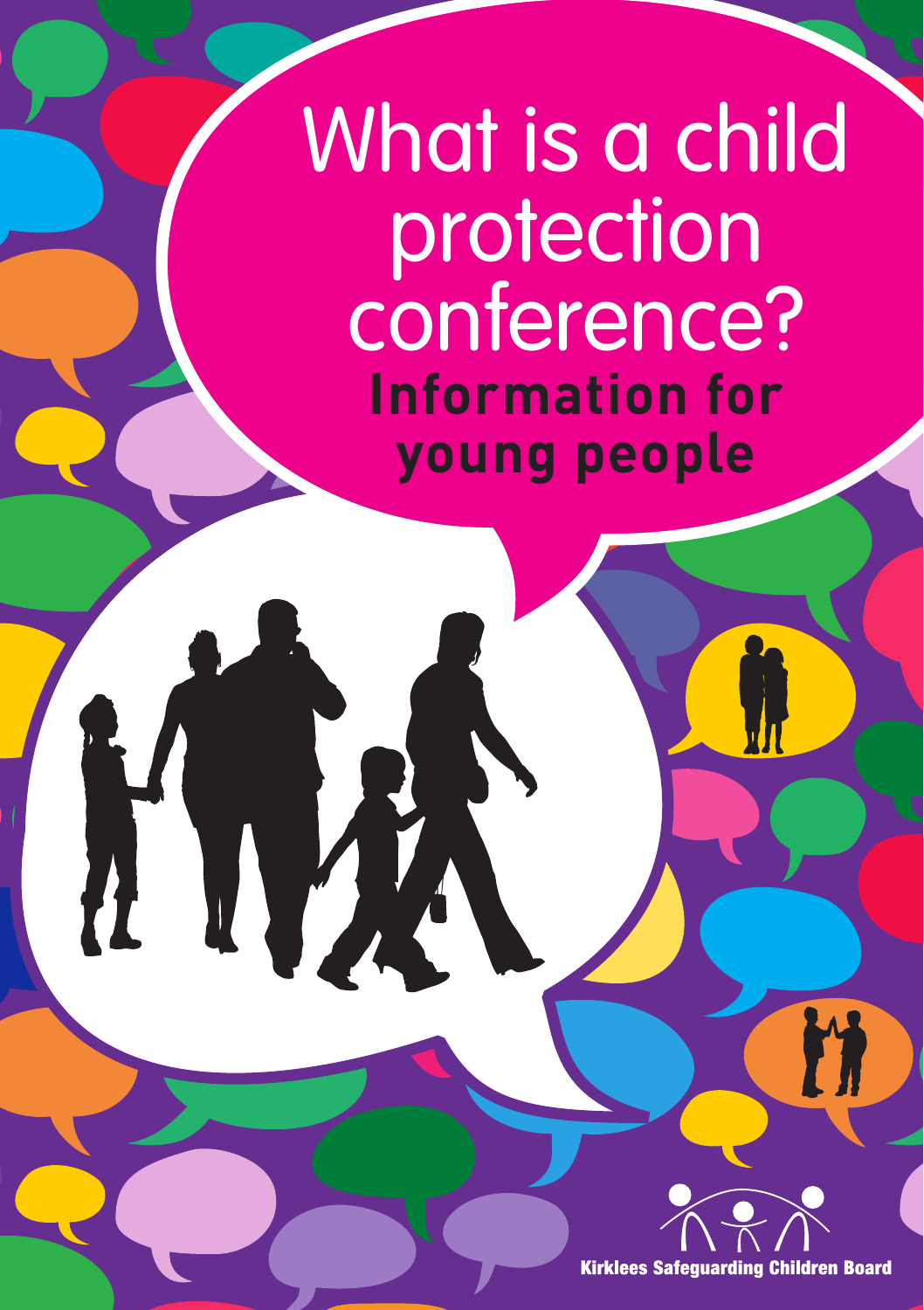## **What is a child protection conference?**

A child protection conference is a meeting arranged by children's social care if people are worried about your safety or there are concerns about how you are being treated by the people caring for you.



### **What happens at the conference?**

The meeting will talk about the good things as well as the not so good.

Sometimes people at these meetings have to talk about whether it is safe for children to be at home. This meeting cannot decide that you will live away from home.

If the meeting decides there are worries about your safety, you will get a chance to help work out a plan of action to make things better for you. This is called a child protection plan.

#### **What is a child protection plan?**

This is a list of things that everyone who knows you - like your teacher and social worker and your parents or carers - agrees to do to make things better.

The plan will spell out clearly what needs to be done, by who and when. It will be checked regularly to see that it is working and your social worker will share it with you. They will also ask how you think it is working and whether you would like to add anything.

### **Who will be there?**

- your parents /carers
- your social worker
- someone from your school
- a chairperson (someone who runs the meeting)
- a minute taker (someone who will take notes)
- a school nurse
- any other people giving support to your family

**You can also request an advocate. This is someone who can support you in saying what you would like to say. If you would like an advocate please ring the Children's Rights Team: 01484 225288 or freephone 0800 3893312** (free from landlines)

### **Can I attend the conference?**

Yes, if you would like to, you should talk to your social worker, advocate or another adult you feel close to before you decide.

If you don't want to attend - but you have something you would like to say - you can talk to the conference chairperson or write them a letter. Your social worker, advocate, or another adult at the conference can also pass on your views at the meeting.